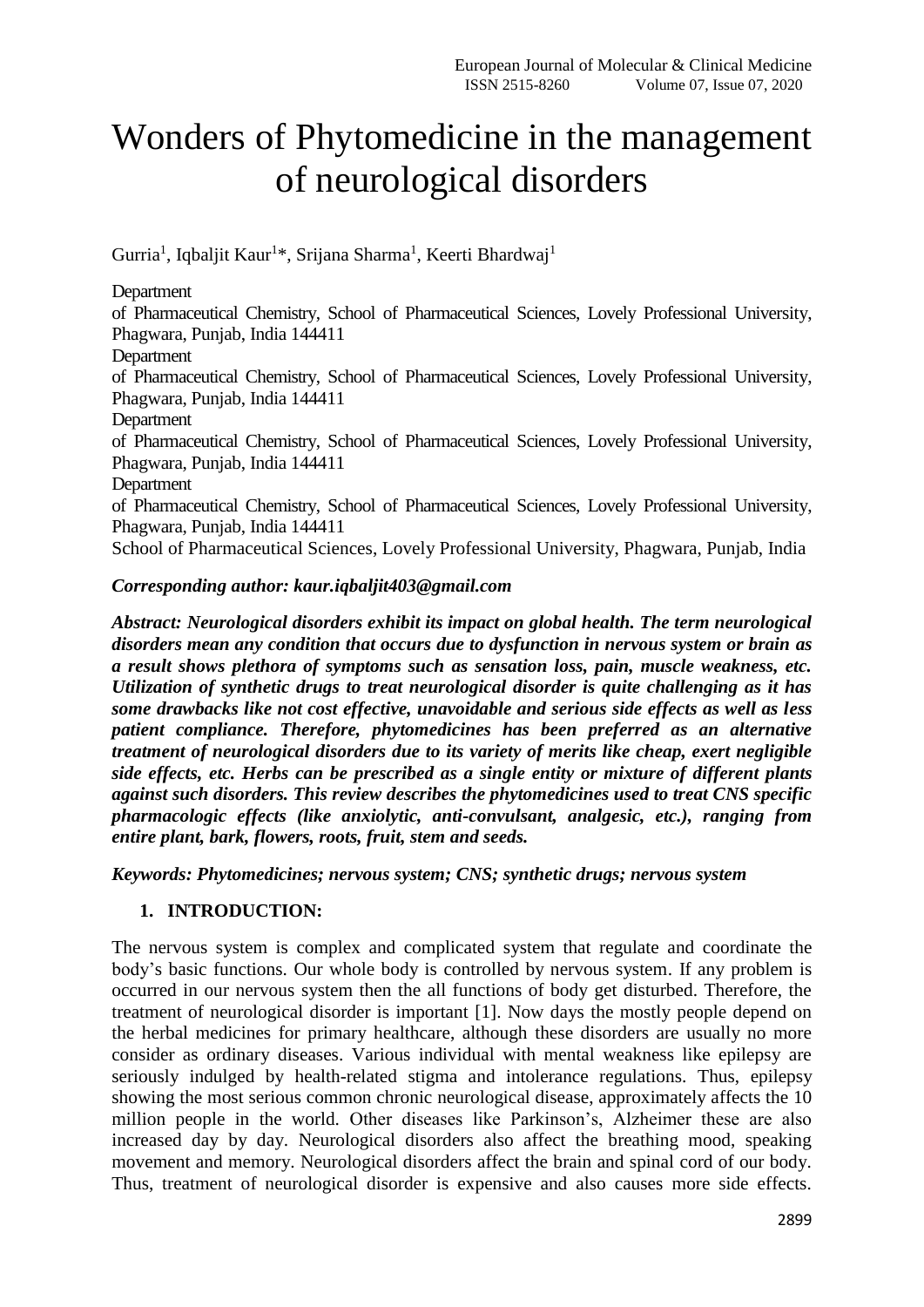Herbal medicines are used in neurological disorders to decrease the side effects and cure the disease. Herbal medicines have wide safety range as compared to other medicines [2].

#### **Neurological disease**

#### **1. Migraine**

Migraine is the type of headache which is caused by the repetition of moderate to severe headache. Migraine usually one sided along with the photophobia, nausea, that show the negative effect on the patient's life. Migraine is also responsible for the cervical artery, structural changes in brain and stroke. Sometimes optimal migraine intercession may be helpful for the welfare of the patients and to prohibit other diseases caused by migraine. Innumerable treatments are used to prevent and decrease the seriousness of the pain. For all that antidepressant, beta blockers and anticonvulsant drugs are used broadly. They have to face problems like depression, tremor, constipation and weight gain are inescapable and these become the hurdles in the treatment of migraine. However, it can begin at any age but the initial attack occurs at adolescence and also in old age [3].

Migraine headache is chronic headache caused by frequent pulsing pain in one side of head. But typically spread all over the head and its common symptoms are nausea, vomiting, sensitive to light (photophobia). Genetic factors and environment factors are also contributing in the onset development and seriousness of headache [4].

**Classification of migraine:** migraine is of two types:

- **a) Migraine without aura:** in this type of migraine particular brain disorders are recognized by pulsating quality, one sided and moderate to severe headache; nausea, sensitive to light. Out of 100 patient, 80 patients are suffered from the subtype of aura.as compared to migraine with aura in this the constant and severe attack. Migraine without aura is also related with the menstrual cycle and classified under this subtype [5].
- **b) Migraine with aura:** in this type of migraine the repeated headache attack is occurs for 6-20 minutes and stable for less than one hour (60 minutes). Aura is surrounding with the central neurological symptoms which may leads to the migraine attack. The form of migraine in which the patients suffered from the motor weakness are classified in this [3].

#### **Symptoms of migraine:**

- **a) Prodrome:** before one or two days these migraine symptoms may be seen:
- Constipation
- Food cravings
- excessive thirst and urination
- constant yawning
- Neck stiffness
- Mood swings
- **b) Aura:**
- Vision lose
- Weakness and paralysis in one side of body
- Difficulty speaking
- prickling sensations in an arms and legs
- Hearing noises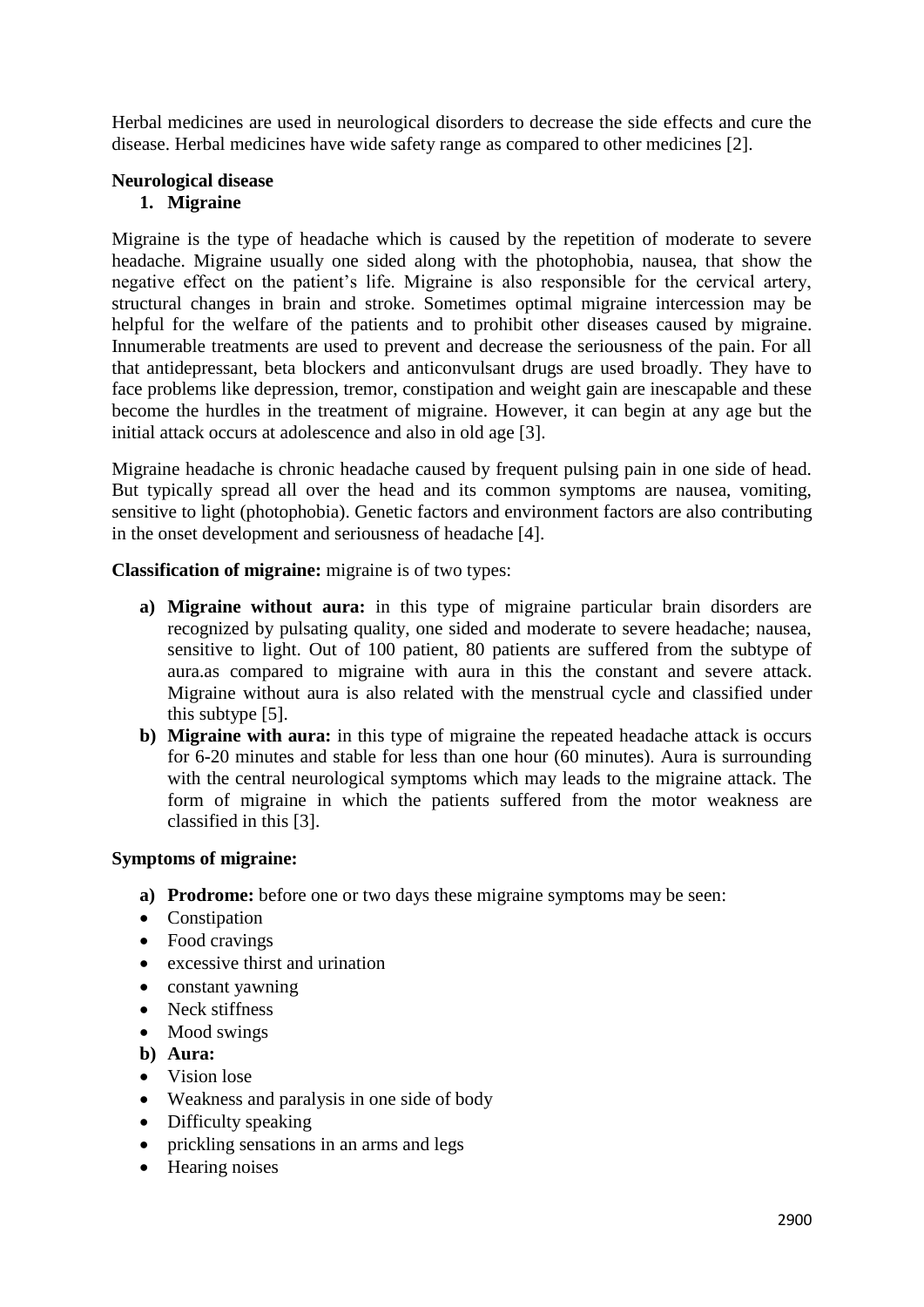- Uncontrollable jerking or other movements
- Visual phenomena
- **c) Attack:**
- Blurred vision
- Pain on one side or both sides of head
- Nausea and vomiting
- Pulsating pain
- photosensitive
- **d) Post drome:**
- Moodiness
- Nausea and vomiting
- Confusion
- **•** Dizziness
- Sensitivity to light and sound

**Migraine triggers:** Several factors can trigger migraine attacks it includes highly caffeinated beverages which may trigger migraine. Alcohol, chocolate, cheese, citrus fruits, and food containing additive tyramine, aspartame and the preservative Mono Sodium Glutamate (MSG) also contribute to trigger migraine. Irregular meal time and dehydration have also been named as potential migraine. Sensory Stimulation and Hormonal Changes: Loud noises, or strong smells, unusual bright lights may cause migraine headache. Hormonal shifts are common migraine trigger for women. A woman's suffering from migraine headache before or during their menstruation period. During pregnancy or during menopause other hormone can induce migraine. This pain generally occurs because of fluctuations in level of estrogens and can trigger a migraine medication such as hormone replacement therapies and birth control pills can trigger or worsen pain of migraine. Some sleeping pills, vasodilators such as



nitroglycerine and oral contraceptives can aggravate migraine [4].

# **Figure 1: depicts migraine trigger**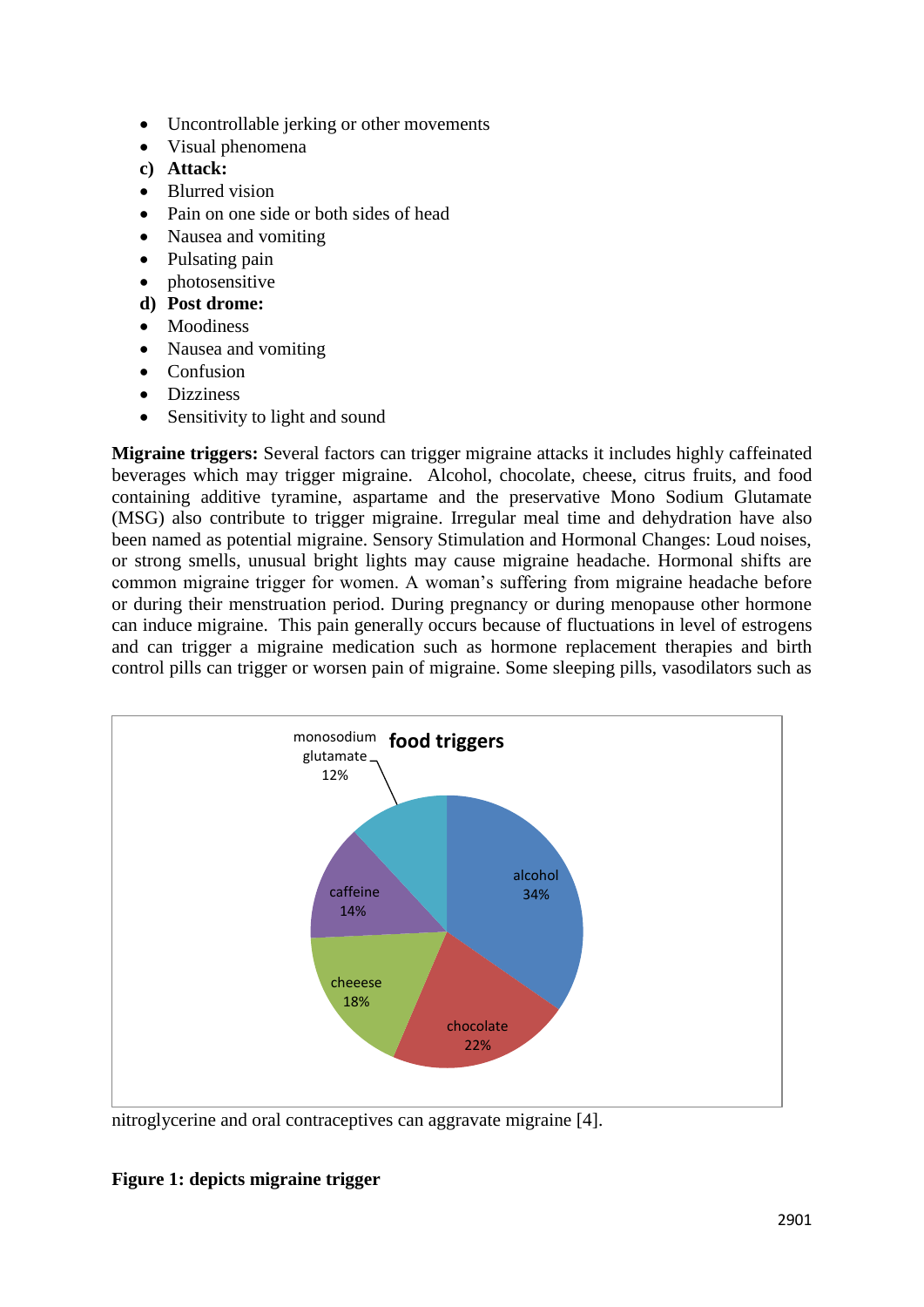# **Preventions:**

- Sleep
- Eat regular meals
- Exercise regularly
- Limit stress
	- $\triangleright$  Meditate
	- $\triangleright$  Listen to calming music
	- $\triangleright$  Take a short walk
	- $\triangleright$  Do yoga

# **Role of Ayurveda in migraine:**

A traditional system of Ayurvedic medicines used by many Indians nowadays. It is the complete equilibrium of the body, mind, and spirit, including emotions and psychology. Ayurveda comprise of consideration rejuvenation, longevity, and self- realization therapies through herbs, diet, exercise, yoga, aromas therapy and meditation. An effective acid–alkali stability in the body may be responsible for decline in the frequency of migraine. There is a near close correlation between the symptoms of migraine with those of Amla-pitta of Ayurveda (where a state of acid–alkali imbalance in the body) causing symptoms such as: confusion, fainting, anorexia, fatigue, vomiting, nausea, sweetness in the mouth, and headache. So, the correlation between the cause and symptoms of Amla-pitta of Ayurveda match the current diagnostic criteria of migraine [6-11].

| <b>Scientific name</b>      | Family         | <b>Local name</b> | Part use         |
|-----------------------------|----------------|-------------------|------------------|
| Matricaria recutita         | Compositae     | Chamomile         | Patel            |
| Paliurus spina              | Rhamnaceae     | Sipa              | Leaf, stem       |
| Violo tricolor              | Umbelliferae   | Gole banoushe     | Flower, branches |
| Curcuma longa               | Zingiberaceae  | Turmeric          | Rhizome          |
| Zingiber officinale         | Zingiberaceae  | Ginger            | Rhizome          |
| Syzygium<br>aromaticum      | Myrtaceae      | Clove             | Fruit            |
| Allium sativum              | Amaryllidaceae | Garlic            | Bulb             |
| Coriandrum<br>sativum       | Apiaceae       | Coriander         | Seed             |
| Angelica sinensis           | Umbellifereae  | Dang Gui          | Dried root       |
| Harpagophytum<br>procumbens | Pedaliaceae    | Grapple plant     | Roots, tubers    |

|  | <b>Table 1: Herbal medicines used in migraine:</b> [6-11, 12] |  |  |
|--|---------------------------------------------------------------|--|--|
|  |                                                               |  |  |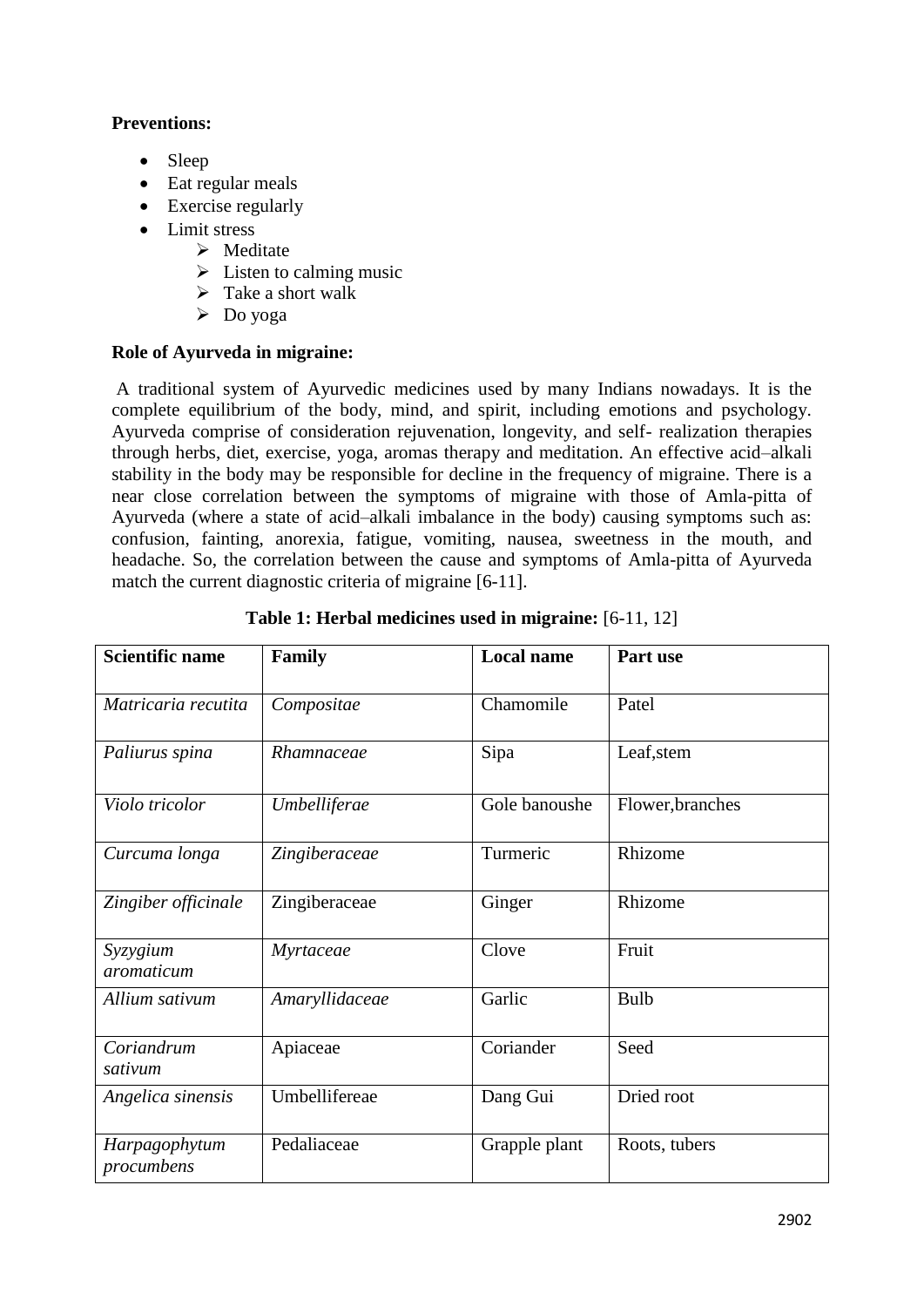| $\overline{B}$ oswellia serrate   | <b>Burseraceae</b> | Guggulu                    | Resin            |
|-----------------------------------|--------------------|----------------------------|------------------|
| Tanacetum<br>parthenium           | Asteraceae         | Feverfew/<br>featherfew    | Dried leaves     |
| Cannabis sativa                   | Cannabinaceae      | <b>Bhang</b>               | Fruit            |
| Hypericum<br>perforatum           | Hypericaceae       | Choli phulya               | Plant extract    |
| Corydalis yanhusuo                | Papaveraceae       | Asian corydalis            | Roots            |
| Bryonia alba                      | Cucurbitaceae      | White Bryony               | Roots            |
| Valeriana<br>officianalis         | Caprifoliaceae     | Tager                      | Roots            |
| Eschscholtzia<br>californica      | Papaveraceae       | California<br>Poppy        | Areal part       |
| Salix alba                        | Salicaceae         | Bhushan                    | <b>Bark</b>      |
| Populus<br>tremuloides            | Salicaceae         | White poplar               | <b>Bark</b>      |
| Capsicum<br>frutescens            | Solanaceae         | Cayenne<br>pepper          | Fruit            |
| Symphytum<br>officinale           | Boraginaceae       | Comfrey                    | Roots and leaves |
| Ginkgo biloba                     | Ginkgoaceae        | Ginkgo                     | Leaf             |
| Centella asiatica                 | Umbellifers        | Mandookparni               | Whole plant      |
| Viburnum opulus                   | Adoxaceae          | Cramp Bark                 | Bark and root    |
| Viburnum<br>prunifolium           | Adoxaceae          | <b>Black Haw</b>           | <b>Bark</b>      |
| <b>Scutellaria</b><br>laterifolia | Lamiaceae          | Skullcap                   | Arial parts      |
| Scutellaria<br>baicalensis        | Lamiaceae          | Huang qin                  | Arial parts      |
| Rosa canina                       | Rosaceae           | Dog rose                   | Fruits           |
| Solidago chilensis                | Asteraceae         | <b>Brazilian</b><br>Arnica | Arial parts      |
| Piper<br>Longum                   | Piperaceae         | Piperaceae                 | Fruit            |
| Eclipta alba                      | Asteraceae         | Bhringaraj                 | Whole plant      |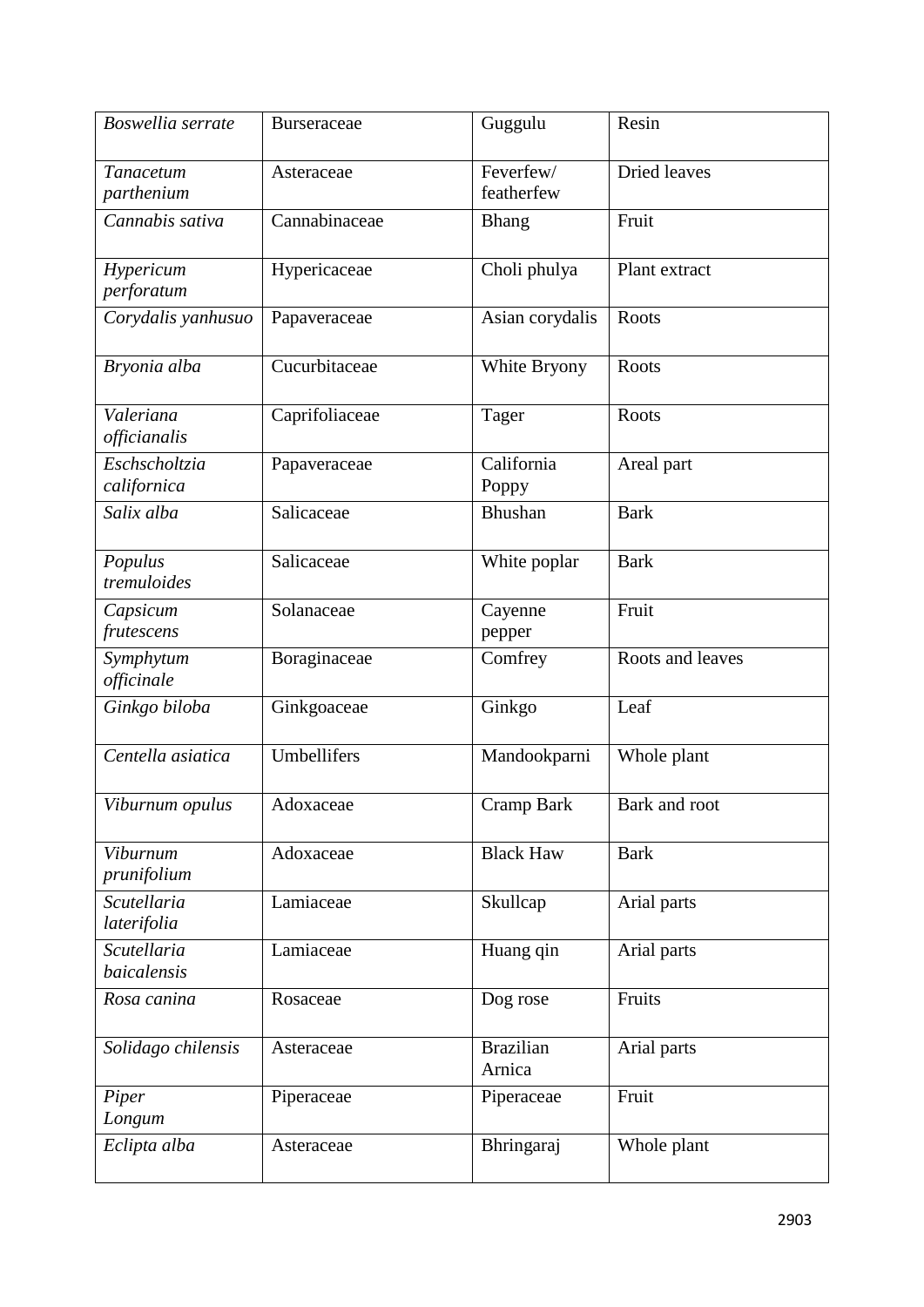| Cinnmomum<br>zeylanica         | Lauraceae     | Dalchini         | <b>Bark</b>  |
|--------------------------------|---------------|------------------|--------------|
| <b>Bambusa</b><br>arundinaceae | Poaceae       | <b>Bamboo</b>    | Vansh lochan |
| Ellettaria<br>cardamomum       | Zingiberaceae | Elaichi          | Fruit        |
| Cinnamomum<br>Cassia           | Lauraceae     | Chinese cassia   | <b>Bark</b>  |
| Ferula northax                 | Apiaceae      | Devil's dung     | Resin        |
| Citrus acida                   | Rutaceae      | Lamon            | Fruit        |
| Petasites Hybridus             | Asteraceae    | <b>Butterbur</b> | Leaves       |
| Sapindus trifoliatus           | Sapindaceae   | Reetha           | Fruit        |
| Citrus limon                   | Rutaceae      | Nimboo           | Fruit        |

# **2. Epilepsy**

It is the most common persistent neurological condition that is distinguishes by recurrent unprovoked epileptic seizures. These seizures are short-term signs or symptoms due to abnormal excessive or synchronous neuronal activity in the brain. It affects around 50 million people worldwide. It is defined as demonstrations of paroxysmal and disordered neuronal discharges in the brain. The different types of seizures can be recognizing on the basis of their clinical phenomenon. Though conventional medical treatments for epilepsy are not equally effective. A big large number of agents called anti-epileptic drugs are available to cure the epileptic conditions by inhibiting side effects on the body. The ideal and good drugs are effective to show anti-epileptic conditions of seizures. So, traditionally ayurvedic herbal drugs are used to cure and to inhibit the seizures condition in the patients [13].

It is a neurological disorder condition that has been marked by sudden re-current episodes of the sensory disturbance, abnormal, disorderly discharging of the brain's nerve cells, resulting in a non- permanent disturbance of motor, sensory, or mental function.

**Classification:** Seizures collapse under two categories and they are: [14]

- a) Focal or partial Seizures
- b) Generalized Seizures
- a) **Partial or focal seizures:** In this, seizures appear to result from abnormal activity in just one area of your brain; they're called as focal/partial seizures. Thus, these seizures categorized into two categories:
	- **i) Focal seizures without loss of consciousness.** Likely called as simple partial seizures, these seizures normally don't cause a loss of consciousness. They may alter a person's emotions or change the way of thinking of look, smelling an odor, feel, taste or sound related to any noise. May also results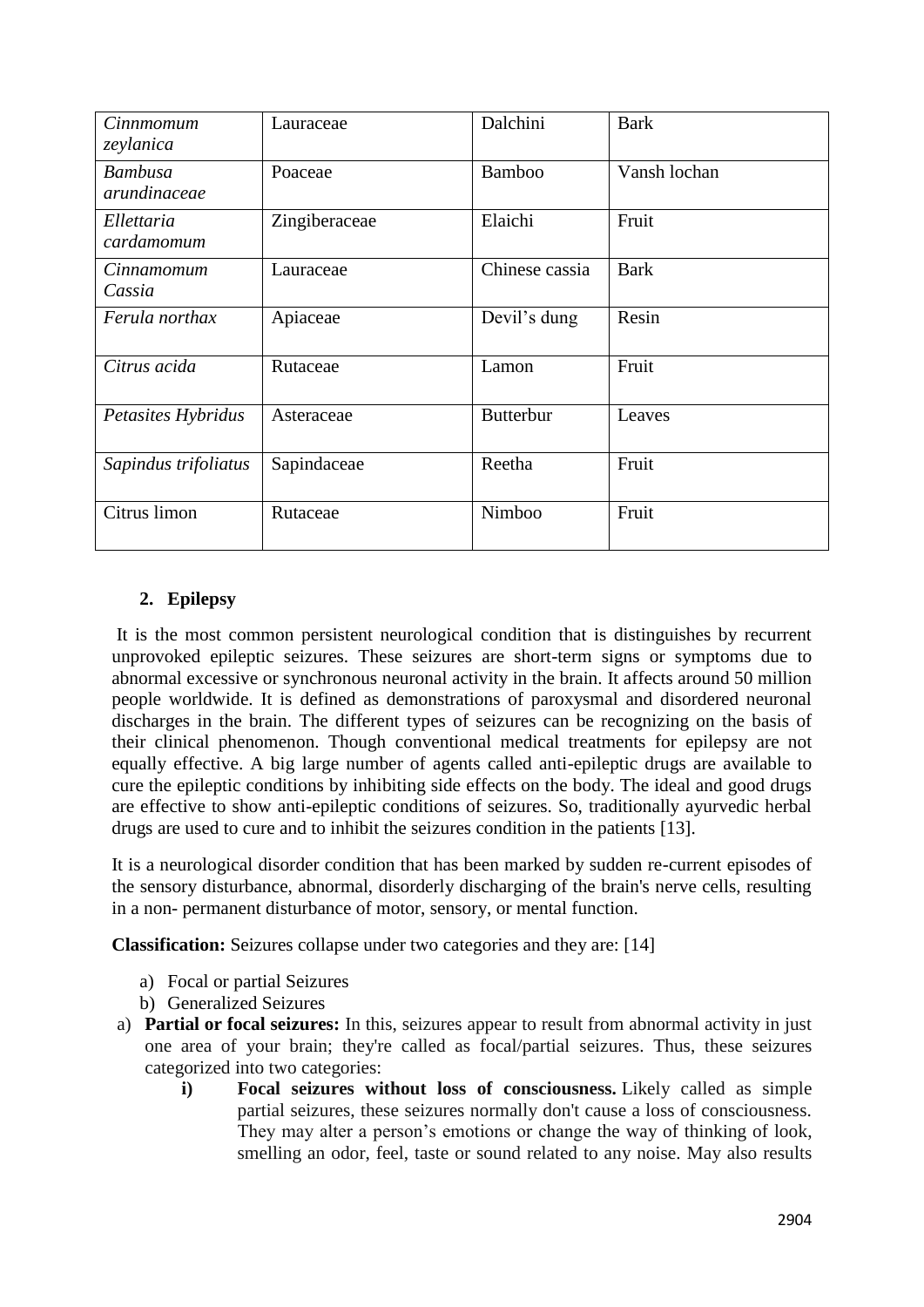in involuntary jerking condition of any body part, such as an arm or leg, and immediate sensory symptoms such as tingling, dizziness and flashing lights.

- **ii) Focal seizures with impaired awareness.** It is likely called as complex partial seizures; these seizures have a change or loss of consciousness or awareness in a person. During this seizure, a person may stare into space and not respond normally to the environment or perform repetitive movements, such as hand rubbing, chewing, swallowing or walking in circles around the area.
- b) **Generalized seizures:** In this, seizures appear to result from abnormal activity in all area of the brain; they are called as grand mal seizure and generalized seizures. Thus, these seizures can categorize into six categories:
	- **i) Absence seizures:** Absence seizure is likely called as petit mal seizures. Generally occurred in children and identified by the staring at the open thing or point without blinking their eyes and mouth watering. These types of seizures can be occurred in group and produce temporary loss of the consciousness.
	- **ii) Tonic seizures:** In tonic seizure the muscles of patient get rigid. In these seizures commonly affected part is legs, arms and back. Due to muscle rigidity the patient can fall on the ground.
	- **iii) Atonic seizures:** It is likely also called drop seizures. In atonic seizures loss of muscle control is occurred, which may cause patient to fall down collapse.
	- **iv) Clonic seizures:** In the clonic seizures continues shaking (jerking) of muscle movement is occurred. clonic seizures mostly affect the neck region, arms and face of patient.
	- **v) Myoclonic seizures:** This type of seizures normally occurs as quick, sharp jerks or twitching of legs and arms of patient.
	- **vi) Tonic-clonic seizures:** This seizure is also known as grand mal seizures. This type of seizure is mostly occurred suddenly and cause instant loss of awareness, rigidity, shaking, tongue biting and also loss control over bladder.

# **Symptoms of Epilepsy:**

**Generalized seizures:** Generalized seizures are occurred in all area of brain.

- $\triangleright$  Patient may produce sound and cry, rigidity, continues shaking of legs and arms.
- $\triangleright$  Improper breathing.
- $\triangleright$  Patient is come to consciousness in slow and sometimes after few minutes again seizure is occurred.
- $\triangleright$  Not control on the urine
- $\triangleright$  Eyes are opened

**Partial seizures:** it is generally occurred in only one part of the brain.

- $\triangleright$  Unusual movement of eye and head
- $\triangleright$  Numbness
- $\triangleright$  Abdominal pain
- $\triangleright$  Lips smacking, chewing, staring
- $\triangleright$  Flushed face
- $\triangleright$  Dilated pupil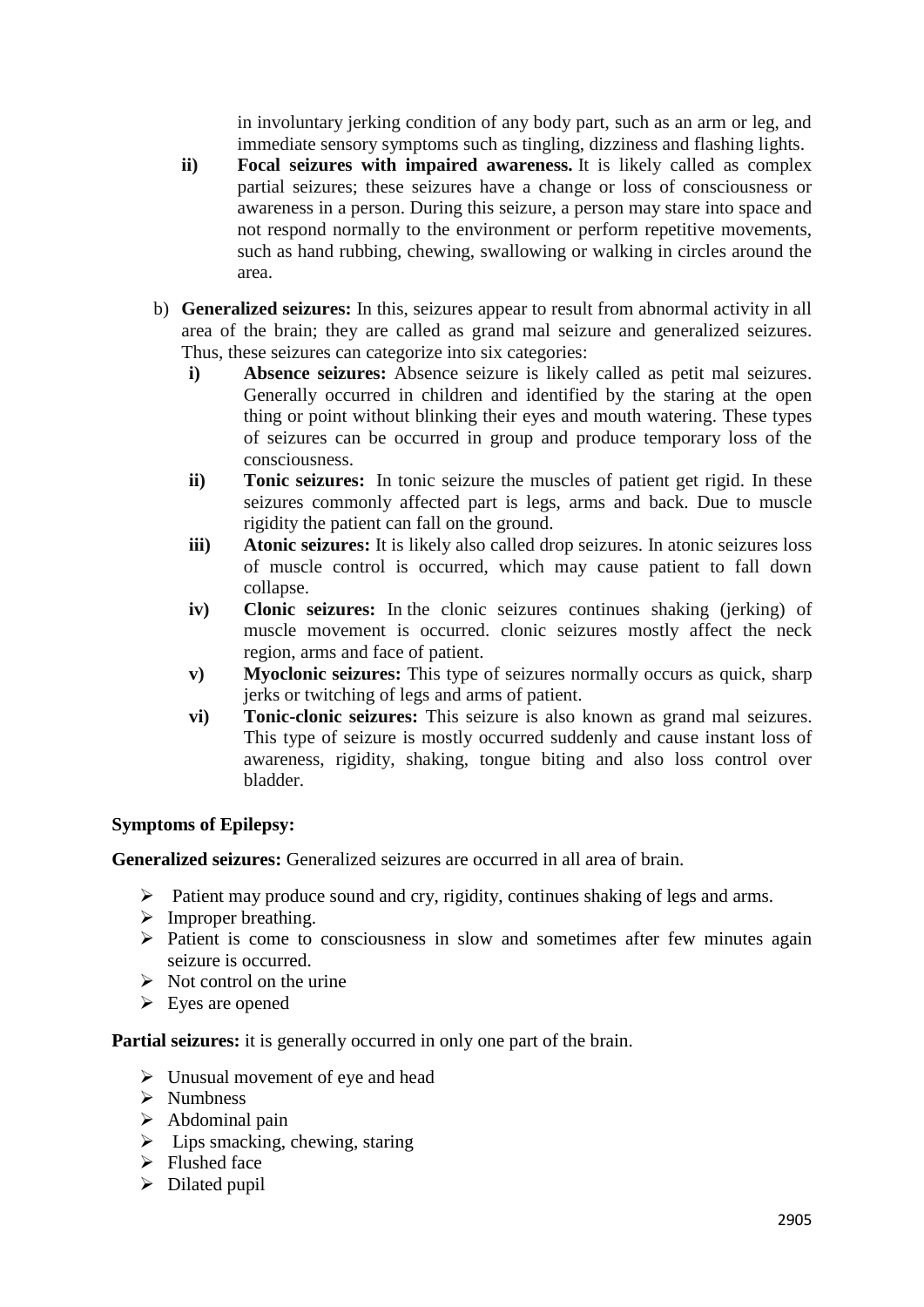$\triangleright$  Excessive sweetening

**Absence seizures:** mostly absence seizures are occurred in children.

- $\triangleright$  Staring at the one place blankly.
- $\triangleright$  Sometimes continues blinking of eyes
- $\triangleright$  Seizures occurs for short period (only for few seconds)

|  |  | Table 2: Herbal drugs for epilepsy: [14-19] |  |
|--|--|---------------------------------------------|--|
|--|--|---------------------------------------------|--|

| <b>Plant name</b> | <b>Botanical name</b>      | Family               | Part use     |
|-------------------|----------------------------|----------------------|--------------|
| <b>Brahmi</b>     | Bocopa monneria            | Scrophulariaceae     | Whole plant  |
| Princess vine     | Cissus Sicyoides           | Vitaceae             | Areal part   |
| Rose              | Rosa Domescana:            | Rosaceae             | Flower       |
| Yasthimadhu       | Glycerrhiza Glabra         | Fabaceae             | Root         |
| Tulsi             | Oscimum Sanctum            | Lamiaceae            | Leaves       |
| Karanj            | Pongamia Pinnata           | Papilionaceae        | Leaves       |
| Daruhaldi         | <b>Berberis Vulgeris</b>   | <b>Berberidaceae</b> | <b>Roots</b> |
| Punarnava         | Boerhaavia Diffusa         | Nyctaginaceae        | Roots        |
| Plash             | Butea monosperma           | Fabaceae             | Flower       |
| Tagar             | Valeriana Officinalis      | Valerianaceae        | <b>Roots</b> |
| Kushtha           | Saussurea Lappa            | Asteraceae           | Roots        |
| Lemongrass        | Cymbopogon<br>Winterianus  | Poaceae              | Leaves       |
| English yew       | Taxus wallichiana          | Taxaceae             | Extract      |
| Jatamansi         | Nardostachys<br>Jatamansi: | Valerianaceae        | Root         |
| Dorstania         | Dorstenia Arifolia         | Moraceae             | Rhizome      |
| Blue skullcap     | Scutellaria Lateriflora    | Lamiaceae            | Arial part   |
| Aavartaki/tarwar  | Sutherlandia<br>Frutescens | Fabaceae             | Shoot        |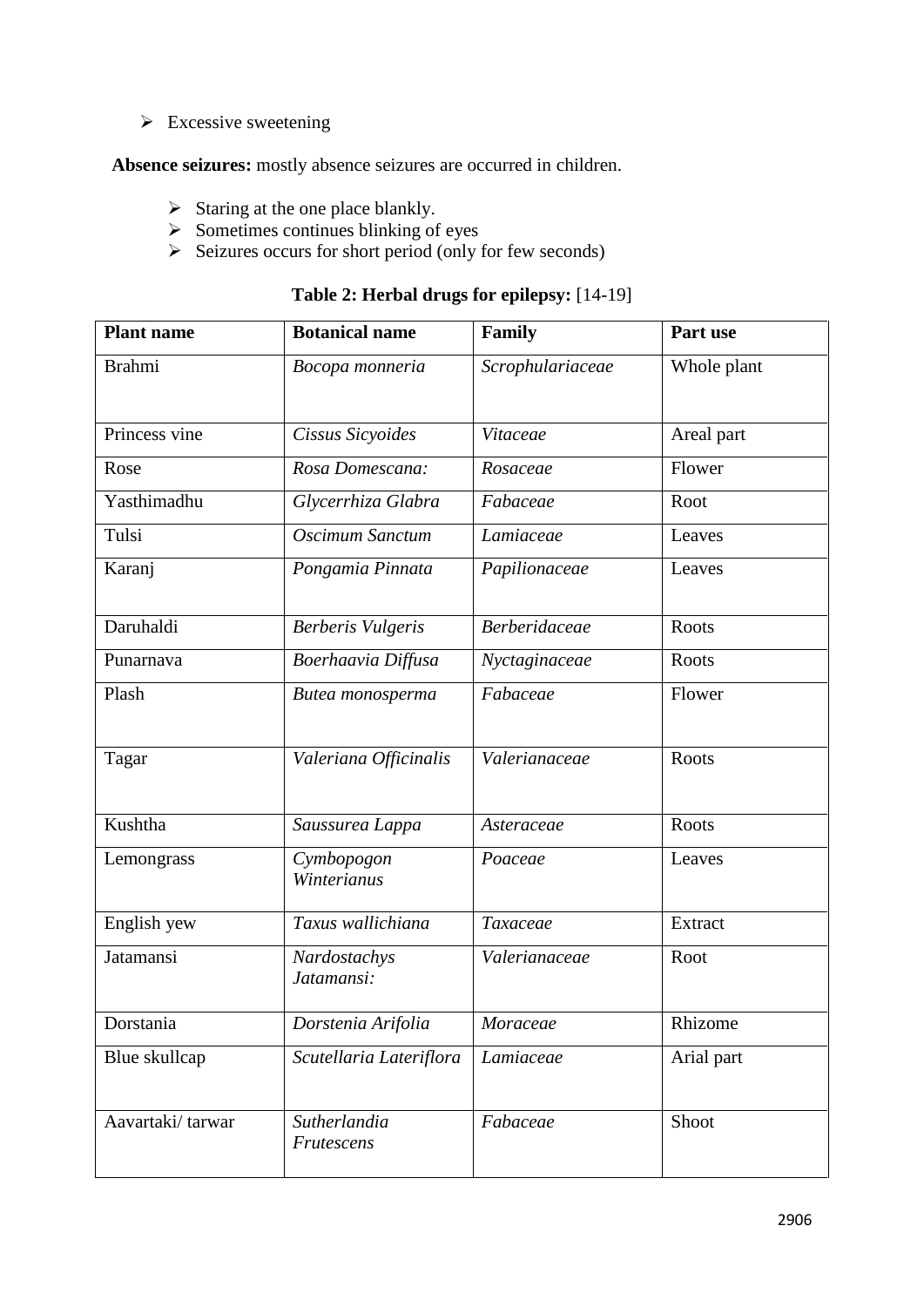| <b>Red feathers</b> | Echium Amoenum               | Boraginaceae                     | Flowes            |
|---------------------|------------------------------|----------------------------------|-------------------|
| <b>Bhantaka</b>     | Clerodendrum<br>Infortunatum | Verbenaceae                      | Leaves            |
| Vriddaru            | Argyreia Speciosa            | Convolvulaceae                   | Leaves            |
| Mukhjali            | Drosera Burmannii            | <b>Droseraceae</b>               | Whole plant       |
| Vidari              | <b>Passion flower</b>        | Passifloraceae                   | Leaves and flower |
| Amarkosh            | Acanthus montanus            | $\overline{A}$ <i>canthaceae</i> | Leaves            |
| Chamomile           | Matricaria recutita          | Asteraceae                       | Flowers           |
| Kava                | Piper methysticum            | Piperaceae                       | Root              |
| Mishreya            | Foeniculum vulgare           | Umbelliferea                     | Fruit             |
| Hyssop              | Hyssopus officinalis         | Lamiaceae                        | Leaves            |
| Southern blue gum   | Eucalyptus globules          | Myrtaceae                        | Leaves            |
| Sage                | Salvia officinalis           | Lamiaceae                        | Leaves            |
| Savin               | Juniperus Sabina             | Juniperus Sabina                 | Leaves            |
| Ashwagandha         | Withenia somnifera           | Solanaceae                       | <b>Bark</b>       |
| Ashwatha            | Ficus religiosa              | Moraceae                         | <b>Bark</b>       |
| Cannabis            | Cannabis sativa              | Cannabinaceae                    | Leaves, fruit     |
| Lehsun              | Alium sativum                | Amaryllidaceae                   | bulb              |
| Pyaaj               | Alium cepa                   | Amaryllidaceae                   | bulb              |
| Adaraka             | Zingiber officinale          | Zingiberaceae                    | Rhizome           |

# **3. Parkinson's disease**

Parkinson's disease is a neurogenerative disorders which is occurred due degeneration of neurons in brain. This this disease the dopaminergic neurons get damaged. Due to lack of dopamine in brain Parkinson's disease is occurred. Dopamine is help in the smooth contractions of the muscles in human body. In this disease the symptoms are slowly developed. Due to lack of dopamine in brain person cannot perform their functions properly and these kinds of symptoms occurred like tremor, rigidity, akinesia (loss of movement), and postural instability. The symptoms may be changed in persons to person due different stages of disease.in these disease herbal medicines are usually used to treat it [20].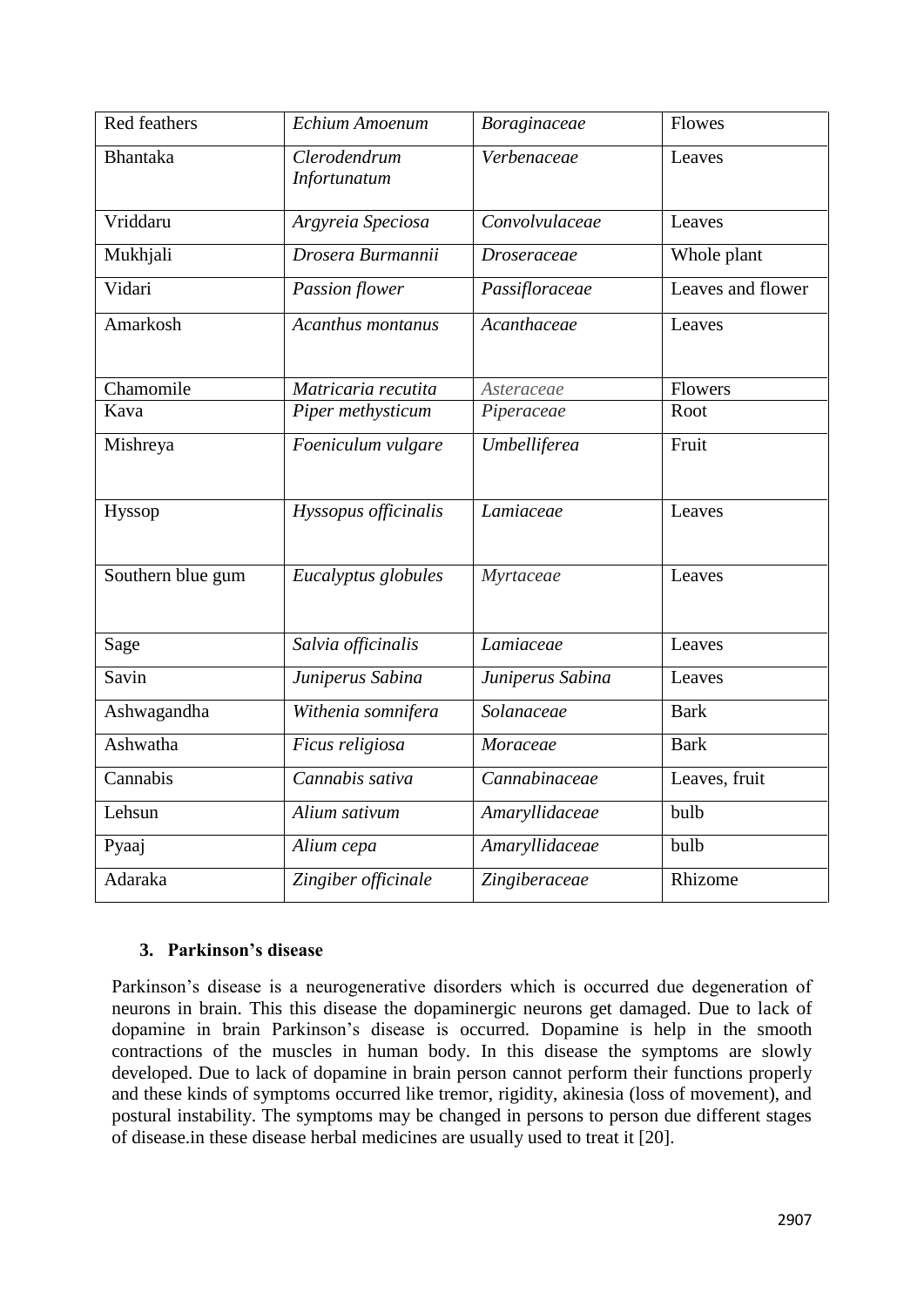Parkinson's disease is occurred when the dopaminergic neurons get damaged. The amount of dopamine is decreased in the brain. Parkinson's is a neurogenerative disorder. Due to decrease in the level of dopamine, these symptoms may be seen in patients like tremor, rigidity loss of movements, postural instability [21].

#### **Different stages of Parkinson's disease:** [20-21,22]

#### **Stage one:**

In this stage, people having very less symptoms. People having the symptoms which only occur one side of the body part. Others peoples may be noticing their facial expression, walking behavior and posture. But in general, does not cause any problem with daily works.

#### **Stage two:**

In these symptoms of disease becoming more chronic and the movement symptoms and rigidity damage the all body part.in this stage poor posture and difficulty in movement of body part is visible. People can do their work alone but with time it becomes difficult to complete their tasks and take much more time.

#### **Stage three:**

In this stage conditions of the people becoming very worst. They cannot do any work without any others persons help like eating and dressing. This stage is also called as mid stage in the development of the disease.

#### **Stage four:**

In this stage of Parkinson's disease are more chronic and restricted. The patient can stand without any persons help but cannot move without the help. The patient cannot leave alone they required others persons for doing their daily work.

#### **Stage five:**

In this stage the Parkinson's disease gets worst. Persons cannot do their daily work always required a nurse for doing their work. Due to stiffness in legs it is impossible to walk and stand. Person required wheelchair. In this stage motor symptoms and non-motor symptoms are occurred.

| <b>Plant name</b> | <b>Botanical name</b> | Family        | Part use     |
|-------------------|-----------------------|---------------|--------------|
| Siberian Ginseng  | Acanthopanax          | Araliaceae    | Root, stem   |
|                   | senticosus            |               |              |
| Alpinia           | Alpinia oxyphylla     | Zingiberaceae | Fruit        |
| Catuaba           | Anemopaegma           | Bignoniaceae  | <b>Bark</b>  |
|                   | mirandum              |               |              |
| Kapikacchu        | Mucuna pruriens       | Fabaceae      | Fruits hairs |
| Ashwagandha       | Withania somnifera    | Solanaceae    | <b>Bark</b>  |
| <b>Draksha</b>    | Vitis vinifera        | Vitaceae      | Fruit        |
|                   |                       |               |              |
| Mandookparni      | Centella asiatica     | Apiaceae      | Whole plant  |
| Tagar             | Valeriana officinalis | Valerianaceae | Root         |

#### **Table 3: Herbal medicines for Parkinson's disease:** [23-28]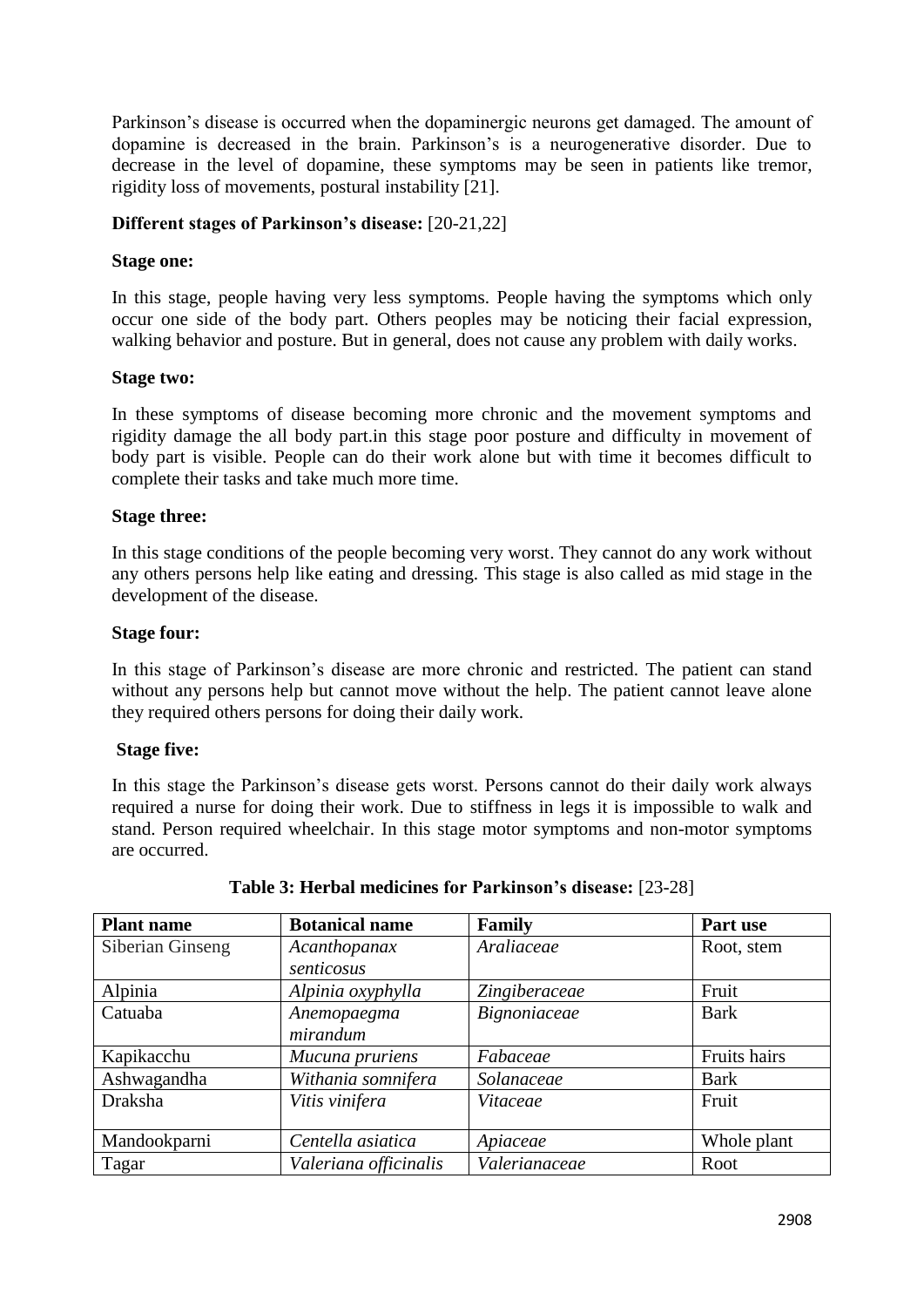| <b>Brahmi</b>                    | Bacopa monnieri                   | Sacrophulaliaceae | Whole plant                      |
|----------------------------------|-----------------------------------|-------------------|----------------------------------|
| Astragalus                       | <b>Astragalus</b><br>membranaceus | Leguminosae       | Root                             |
| Tulsi                            | Ocimum sanctum                    | Lamiaceae         | Leaves                           |
| Senna                            | Cassia obtusifolia                | Leguminosae       | Leaves                           |
| Caha                             | Camellia sinensis                 | <b>Theaceae</b>   | Leaves                           |
| Rason                            | Ginkgo biloba                     | Ginkgoaceae       | <b>Bulb</b>                      |
| Choli phuliya                    | Hypericum<br>perforatum           | Guttiferae        | Arial roots                      |
| Szechuan lovage                  | Ligusticum<br>chuanxiong Hort     | Umbelliferae      | Root                             |
| Bala                             | Sida cordifolia                   | Malvaceae         | Seed, roots                      |
| Chitraka                         | Plumbago scandens                 | Plumbaginacea     | Leaves, roots                    |
| Shahtoot                         | Morus alba                        | Moraceae          | Fruit                            |
| Khadir                           | <b>Uncaria</b><br>rhynchophylla   | Rubiaceae         | Root, bark                       |
| Rungla                           | Toxicodendron<br>vernicifluum     | Anacardiaceae     | Seed, leaves                     |
| Red<br>wild<br>clover/<br>clover | Trifolium pretense                | Fabaceae          | Flower tops                      |
| Skullcap                         | Scutellaria baicalensis<br>Georgi | Labiatae          | Dried root                       |
| Bakuchi                          | Psoralea corylifolia              | Leguminosae       | Seeds                            |
| Chrysanthemum                    | Chrysanthemum<br>indicum          | Asteraceae        | Flower                           |
| Rou cong rong                    | Cistanche deserticola             | Orobanchaceae     | <b>Stem</b>                      |
| Mandarin                         | Citrus tangerine                  | Rutaceae          | Fruits                           |
| Wampee                           | Clausena lansium                  | Rutaceae          | Fruits                           |
| Bermuda grass                    | Cynodon dactylon                  | Poaceae           | Whole<br>plant,<br>root, rhizome |
| Vishnukrantha                    | Evolvulus alsinoides              | Convolvulaceae    | Whole plant                      |
| Sweet tea vine                   | Gynostemma<br>pentaphyllum        | Cucurbitaceae     | Roots,<br>areal<br>parts         |
| Kadi<br>patta,<br>sweet<br>neem  | Murraya koenigii                  | Rutaceae          | bark,<br>Leaves,<br>roots        |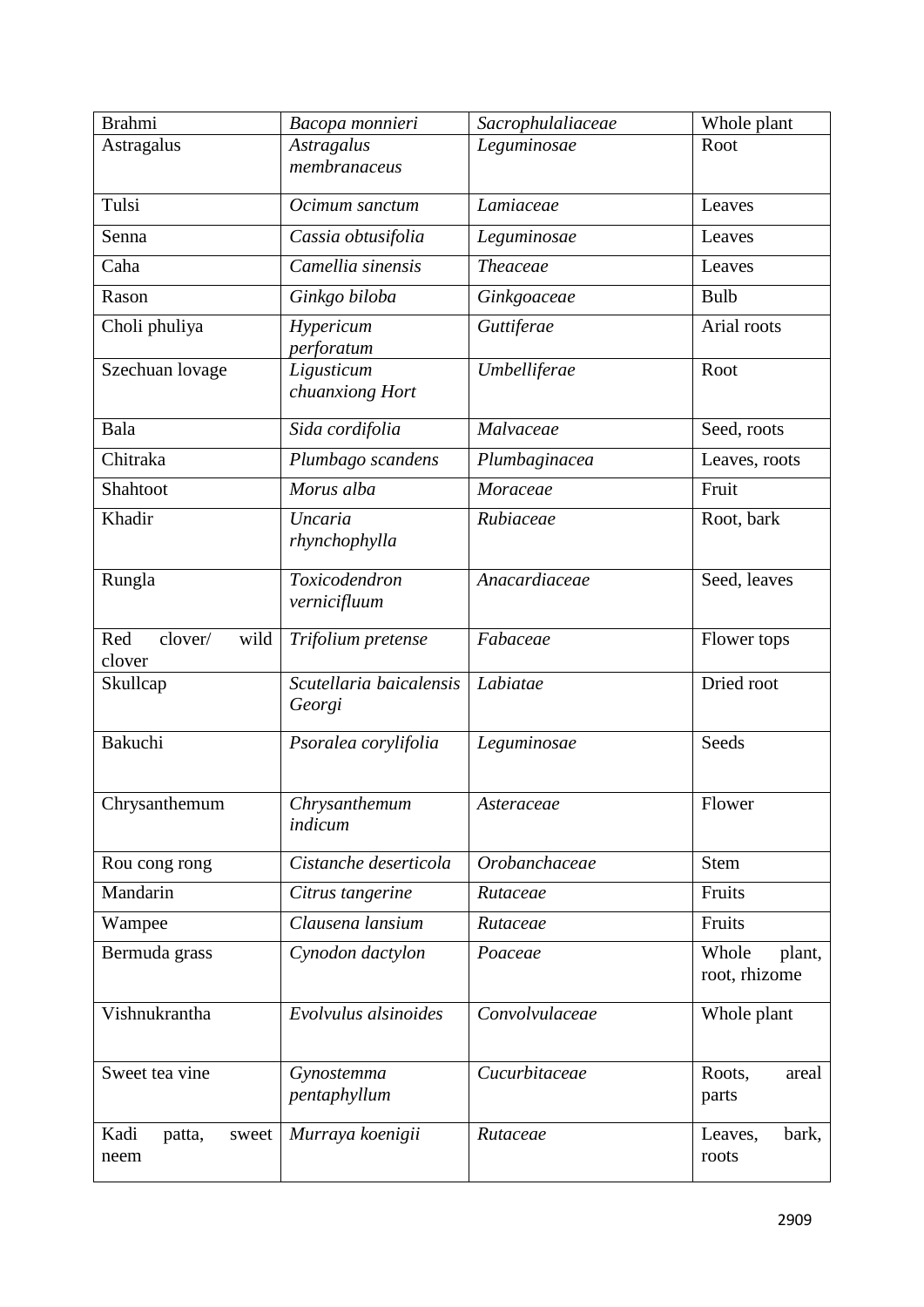| Jatamansi          | Nardostachys<br>jatamansi | Valirenaceae    | Rhizome                    |
|--------------------|---------------------------|-----------------|----------------------------|
| Garden peony       | Paeonia lactiflora        | Ranunculaceae   | Roots, flowers             |
| <b>Blueberries</b> | Vaccinium<br>Cyanococcus  | Ericaceae       | Leaves, fruits             |
| Expand             | Selaginella delicatula    | Selaginellaceae | Whole plant                |
| Sanjivani          | Polygala sibirica         | Polygalaceae    | Leaves, roots              |
| Sarpakshee         | Polygonum<br>cuspidatum   | Polygonaceae    | Roots                      |
| Bhukushmandi       | Pueraria lobata           | Leguminosae     | Root,<br>leaves,<br>flower |

#### **4. Alzheimer disease**

Alzheimer disease is the common mental disorders occurs commonly in old age persons. This disease is occurred due to degeneration of neurons in brain. The cells of brains get damaged. Alzheimer disease is also taken as the main cause of dementia in old age persons. Main symptoms of Alzheimer disease are person is emotionally disturbed and they are not able to manage with family routine. In Alzheimer disease the thinking skills and memory is destroyed, person cannot do any simple task. This disease is irreversible, with the age it can be worsen then. For the treatment of Alzheimer disease many herbal drugs are used because herbal medicines are much safer than modern medicines and also having the fewer side effects [26-28].

Alzheimer disease is a neurogenerative disorders in which the cells of brain or neurons get damaged. In this disease the amount of acetylcholine is decreased in the brain. Due to lack of acetylcholine memory loss and thinking skills get decreased. Person is unable to remember the recently events. The person is always confused and cannot do any simple task. This disease is always occurred in old age.

# **Symptoms of Alzheimer:**

- The always do the repeated questions and conversion
- Misplaced their personal things
- Cannot remember the appointments and parties
- They not friendly with their family
- Persons having the lack of understand the things and safety risk will be more
- They are not able to manage their finances
- Decision making for person is very difficult
- They are unable to think technically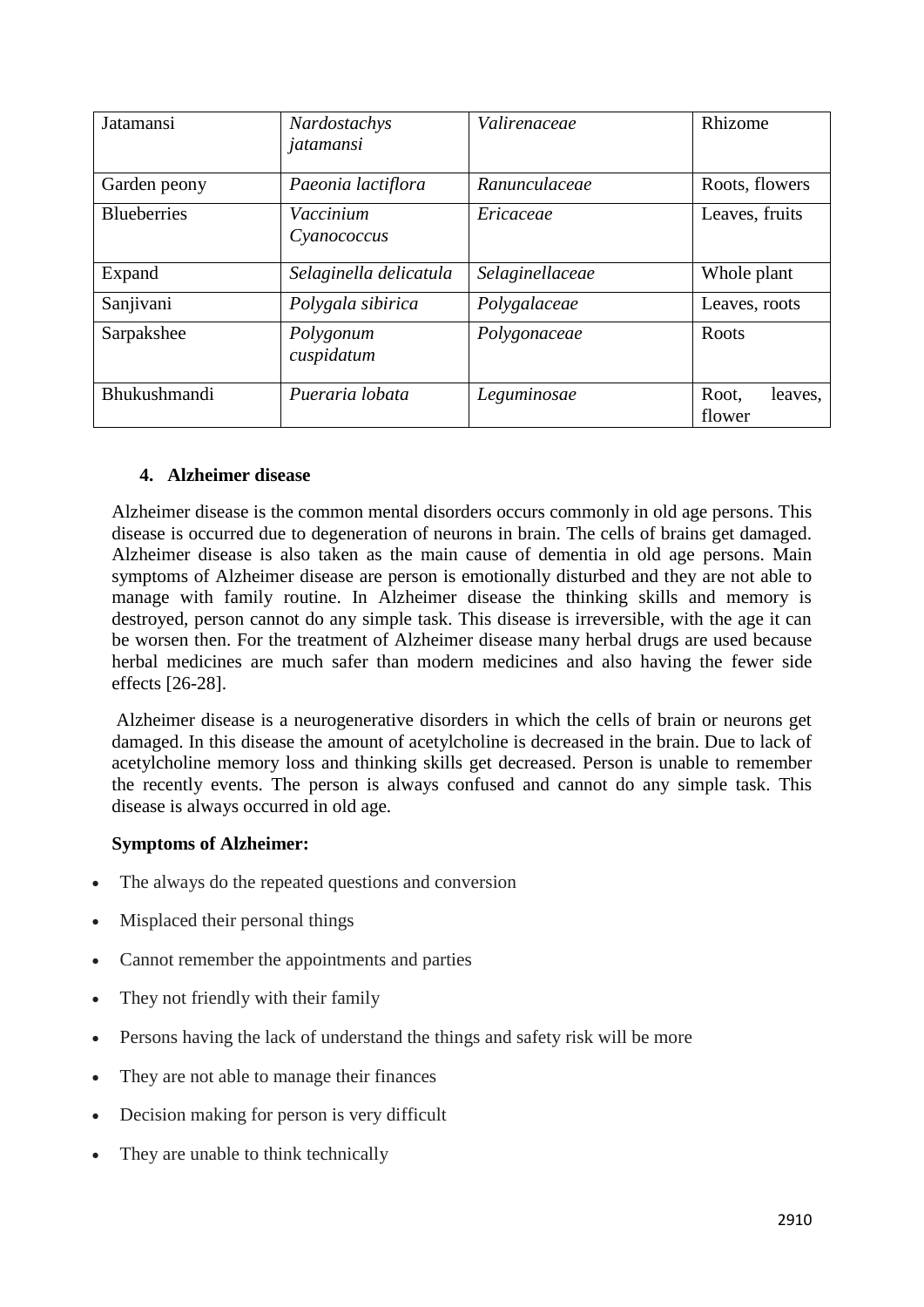- They don't have ability to recognize the face and the common things
- They having the disability to speaking and learning the things
- Difficulty thinking of common words while speaking, hesitations

#### **Factors for causing of Alzheimer's disease:**

For the development of Alzheimer disease these risk factors can be include:

- Age
- Family background with Alzheimer disease
- Having the certain genes which cause Alzheimer disease

These factors may help in preventing the disease:

- With regular exercise
- With healthy cardiovascular system

#### **Different stages of Alzheimer's disease:**

Alzheimer disease is divided into these three stages:

- A. Early stage or mild stage
- B. Middle stage or moderate stage
- C. Late stage or severe stage

#### **Mild stage:**

In this stage mild symptoms are occurred persons can do their functions independently. The problems are seen by the others persons like family and friends. They have the problems with remembering the things.

#### **Moderate stage:**

This stage is longer than the mild stage and occurred for years. In this stage the symptoms of dementia are prominent. Taking care of the person required more because they having difficulty to do their routine work.

#### **Severe stage:**

Person having the loss of memory and they are not able to remembers their address. In this stage the dementia is at severe. This stage is also known as late stage.

| <b>Plant name</b> | <b>Botanical name</b> | <b>Family</b> | Part use |
|-------------------|-----------------------|---------------|----------|
|                   |                       |               |          |
| Sage              | Salvia officinalis    | Lamiaceae     | Leaves   |
|                   |                       |               |          |
| Lemon balm        | Melissa officinalis   | Lamiacea      | Leaves   |
|                   |                       |               |          |
| Ginkgo            | Ginkgo biloba         | Ginkgoaceae   | Leaf     |
|                   |                       |               |          |

# **Table 4: Herbal medicines used in Alzheimer disease:** [26-28, 30-32]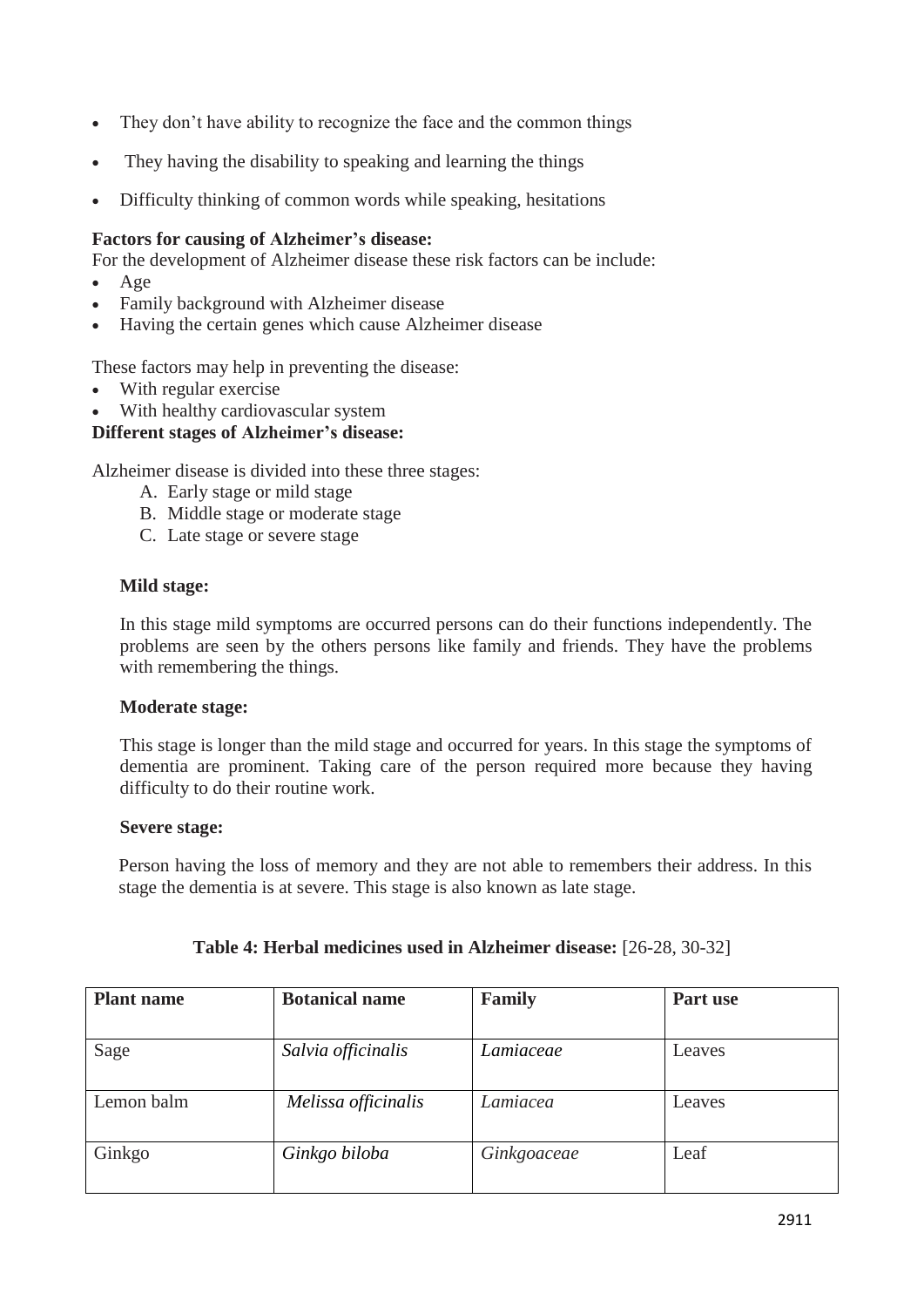| Senega                  | Polygala tenuifolia          | Polygalaceae     | Root         |
|-------------------------|------------------------------|------------------|--------------|
| Fish hook vine          | Uncaria rhynchophylla        | Rubiaceae        | Stem, thorn  |
| <b>Toothed clubmoss</b> | Huperzia serrate             | Lycopodiaceae    | Leaf         |
| Green snowdrop          | Galanthus woronowii          | Amaryllidaceae   | <b>Bulbs</b> |
| Haldi                   | Curcuma longa                | Zingiberaceae    | Rhizome      |
| Draksha                 | $\overline{V}$ itis vinifera | Vitaceae         | Fruit        |
| Red spider lily         | Lycoris radiate              | Amaryllidaceae   | <b>Bulb</b>  |
| Surprise lily           | Lycoris squamigeric          | Amaryllidaceae   | <b>Roots</b> |
| Calabar bean            | Physostigma<br>venensosum    | Leguminosae      | Seed         |
| <b>Brahmi</b>           | Bacopa monniera              | Scrophulariaceae | Whole plant  |
| Ashwagandha             | Withania somnifera           | Solanaceae       | <b>Bark</b>  |
| Mandookparni            | Centella asiatica            | Umbelliferae     | Whole plant  |
| Ginseng                 | Panaxi ginseng               | Araliaceae       | Root         |

#### **CONCLUSIONS**

Traditional medicines are found to be very beneficial for the treatment of neurological disorders like migraine, epilepsy, Parkinson's and Alzheimer. Many peoples are used herbal medicines for the treatment and alternative health care. All the neurological disorders are dangerous because nervous system is a system that controls all the function of body. If any problem is occurring in brain it harms all the function of whole body. Herbal medicines also cause side effects but lesser then the other medicines. In the neurological disorders mostly, those herbal plants are used which having the good therapeutic effect on brain like brahmi, jatamansi, mandookparni, Ashwagandha, haldi, ginseng, bakuchi etc.

# **REFERENCES**

- [1] SP. Ittiyavirah, and J. Hameed, "Herbs treating Parkinson's disease," Biomedicine & Aging Pathology. vol. ED-4, pp. 369-76, 2014.
- [2] A. Zargaran, A. Borhani-Haghighi, P. Faridi, S. Daneshamouz, and A. Mohagheghzadeh, "A review on the management of migraine in the Avicenna's Canon of Medicine," Neurological Sciences. vol. 37, pp. 471-8, 2016.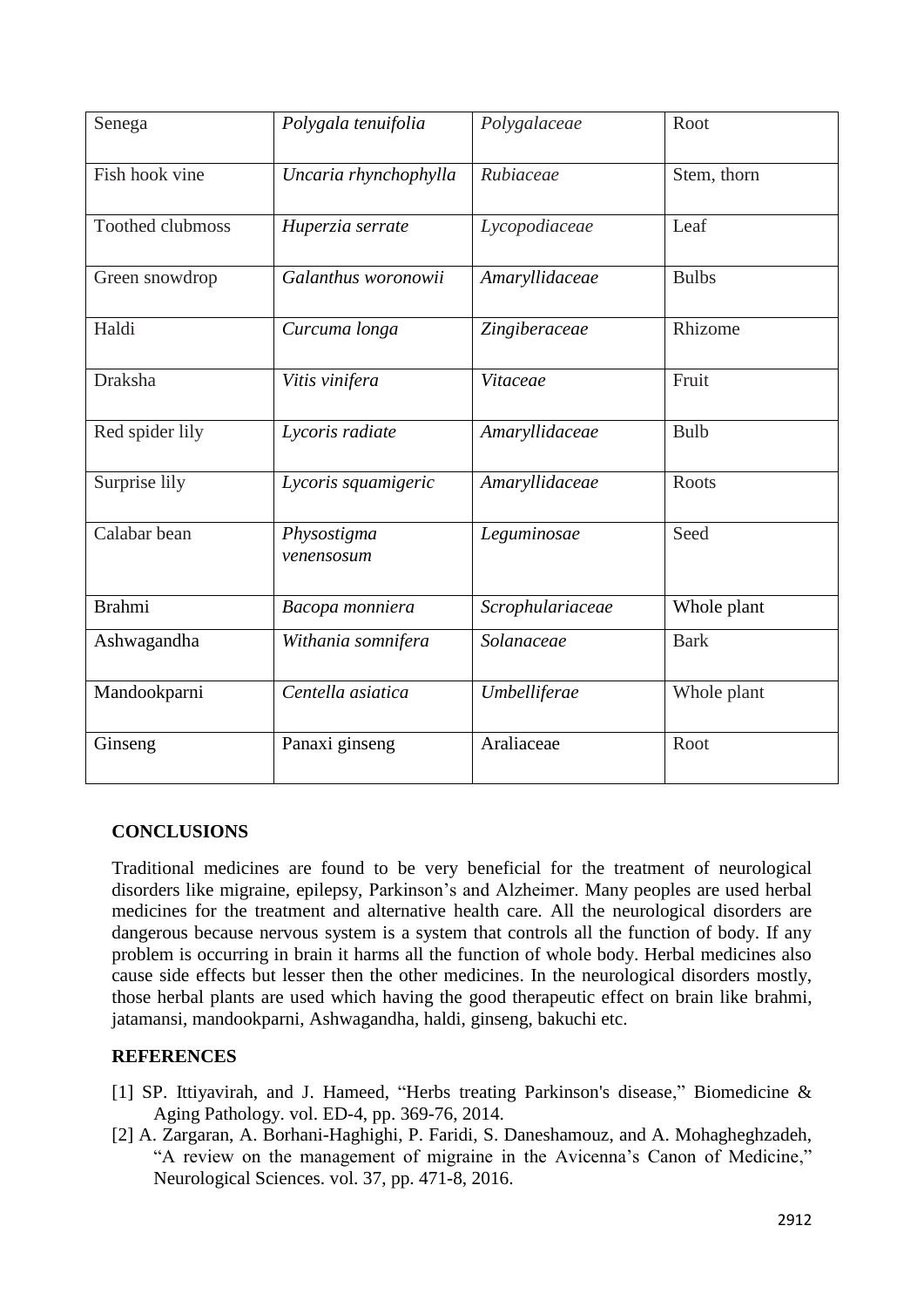- [3] C. Sun-Edelstein, and A. Mauskop, "Foods and supplements in the management of migraine headache," The Clinical journal of pain. vol. 25, pp. 446-52, 2009.
- [4] M. Ansari, K. Rafiee, S. Emamgholipour, and MS. Fallah, "Migraine: Molecular basis and herbal medicine," InAdvanced Topics in Neurological Disorders," pp. 188-214, 2012.
- [5] HD. Kasmaei, Z. Ghorbanifar, F. Zayeri, B. Minaei, SH. Kamali, H. Rezaeizadeh, G. Amin, A. Ghobadi, Z. Mirzaei, "Effects of Coriandrum sativum syrup on migraine: a randomized, triple-blind, placebo-controlled trial," Iranian Red Crescent Medical Journal. Vol. 18, pp. 1-16, 2016.
- [6] KD. Tripathi, "Essential medical pharmacology," ED  $7<sup>th</sup>$ , pp. 411, 2013.
- [7] AW. Khan, AU. Khan, SM Shah, A. Ullah, M. Faheem, and M. Saleem, "An Updated List of Neuromedicinal Plants of Pakistan, Their Uses, and Phytochemistry," Evidence-Based Complementary and Alternative Medicine. vol. 2019, pp. 1-27, 2019.
- [8] M. Niazi, MH. Hashempur, M. Taghizadeh, M. Heydari, and A. Shariat, "Efficacy of topical Rose (Rosa damascena Mill.) oil for migraine headache: A randomized doubleblinded placebo-controlled cross-over trial," Complementary therapies in medicine. vol. 34, pp. 35-41, Oct. 2017.
- [9] AS Samleti, N Sharma, RD Tambole, and SK Dhobale, "Traditional herbs used in treatment of epileptic seizures," Int J Pharm Chem. vol. 1, pp. 1411-7, 2012.
- [10] G. D'Andrea, S. Cevoli, and D. Cologno, "Herbal therapy in migraine," Neurological Sciences. vol. 35, pp. 135-40, 2014.
- [11] DK. Arulmozhi, A. Veeranjaneyulu, and SL. Bodhankar, "The herbal approach for the treatment of migraine," Pharmacologyonline. vol. 1, 19-37, 2007.
- [12] B. Delfan, M. Bahmani, H. Hassanzadazar, K. Saki, and M. Rafieian-Kopaei, "Identification of medicinal plants affecting on headaches and migraines in Lorestan Province, West of Iran," Asian Pacific journal of tropical medicine. vol. 7, pp. S376-9, 2014.
- [13] M. Kamali, R. Seifadini, H. Kamali, M. Mehrabani, Y. Jahani, and H. Tajadini, "Efficacy of combination of Viola odorata, Rosa damascena and Coriandrum sativum in prevention of migraine attacks: a randomized, double blind, placebo-controlled clinical trial," Electronic physician. Vol. 10, pp. 6430, 2018.
- [14] J. Seo, C hyun Kim, H. Chu, Y. Moon, and S. Lee, "Banhabaekchulchunma-tang and chongsanggeontong-tang (herbal medicine) effect on migraine: A protocol for a systematic review of controlled trials," Medicine. vol. 97, pp. 1-11, 2018.
- [15] RT Haimanot, SY. Yu, K. Ravishankar, MF. Peres, and LP. Queiroz, "Traditional treatments for headache," Handbook of Headache: Practical Management. vol. 1, 701- 19, 2011.
- [16] M. Reetesh, B. Papiya, S. Sunny, and J. Sonam, "Medicinal plants used in the treatment of epilepsy," Inter Res J Pharmacy. vol. 2, pp. 32-9, 2011.
- [17] S. M Manchishi, "Recent Advances in Antiepileptic Herbal Medicine," Current neuropharmacology. vol. 16, pp. 79-83, 2018.
- [18] M. Spinella, "Herbal medicines and epilepsy: the potential for benefit and adverse effects," Epilepsy & Behavior. vol. 2, pp. 524-32, 2001.
- [19] BT. Purwanto, "Comparison of suppressive activity of the central nervous system from the new derivatives n-benzoylphenylurea," International journal of pharmacy and pharmaceutical sciences. vol. 6, pp. 452-5. 2014.
- [20] SP. Lloret, MV. Rey, and O. Rascol, "Ayurveda medicine for the treatment of Parkinson's Disease," Int. Integrative Med. vol. 1, pp. 1-6, 2013.